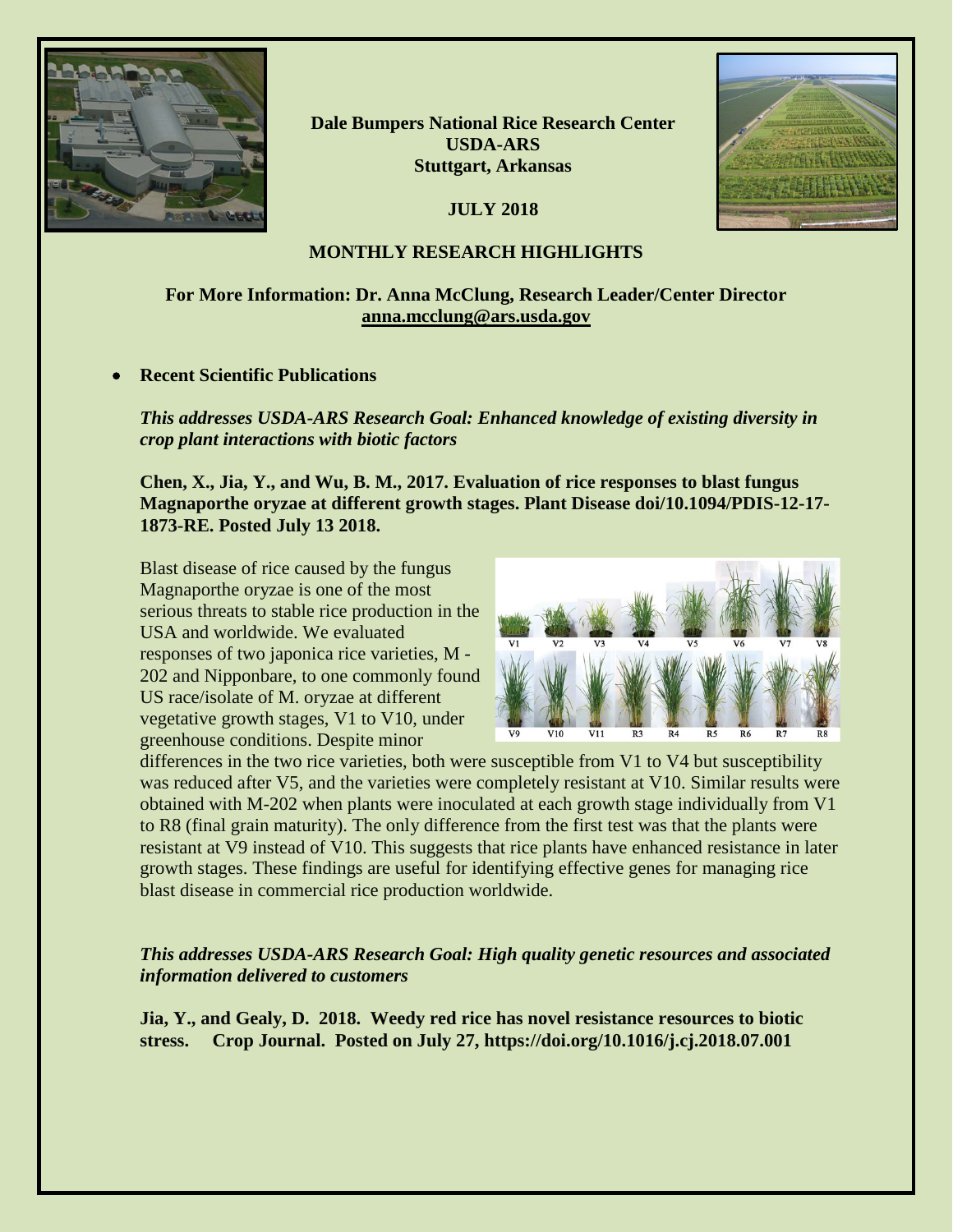Weedy red rice (WRR) is an aggressive weed found in cultivated rice that can also naturally interbreed with the crop because they are the same species, *Oryza sativa*. Consequentially,

WRR populations have maintained high genetic diversity and can be a source of novel genes for biotic stress tolerance. In this study, we explored genetic and physiological merits of WRR for preventing rice blast and sheath blight diseases, both of which are important worldwide. Novel resistance genes to blast and sheath blight were identified in the two main biotypes of WRR in the US (those with black-colored hulls and those with straw-colored hulls) and can be used as new sources of disease resistance for breeding. Twenty-



eight accessions of WRR from the southern USA were characterized and placed in the USDA National Small Grains Collection and are available for breeding and identification of novel genetic factors to prevent biotic stress.

## • **Technology Transfer**

### **Interactions with the Research Community**

### **Informal Contacts**

On July 11<sup>th</sup>, Dr. Jeremy Edwards and Aaron Jackson provided sub-population analysis for some 178 rice accessions being used by researchers at Texas A&M University.

From July 9-11, Dr. Ming-Hsuan Chen and Mr. Matthew Schuckmann provided training and detailed protocols to a private breeder from Texas on grain quality trait analyses along with references related to genes and molecular markers controlling these grain quality traits.

# **Rice Germplasm Distributed**

During July, 362 rice accessions from the Genetics Stocks *Oryza* (GSOR) collection were distributed to researchers in the United States and Israel. Seed increases of 16 rice global accessions were provided to the NSGC for public distribution.

### • **Stakeholder Interactions**

On July 12<sup>th</sup>, Dr. Anna McClung gave a webinar to participants at the Texas A&M Annual Rice Field day at Beaumont, TX as part of an Organic Integrated Pest Management workshop. She discussed progress in using cover crops to reduce weed pressure and increase soil fertility and selection of rice varieties best suited for organic rice production. The workshop was attended by ~30 stakeholders.